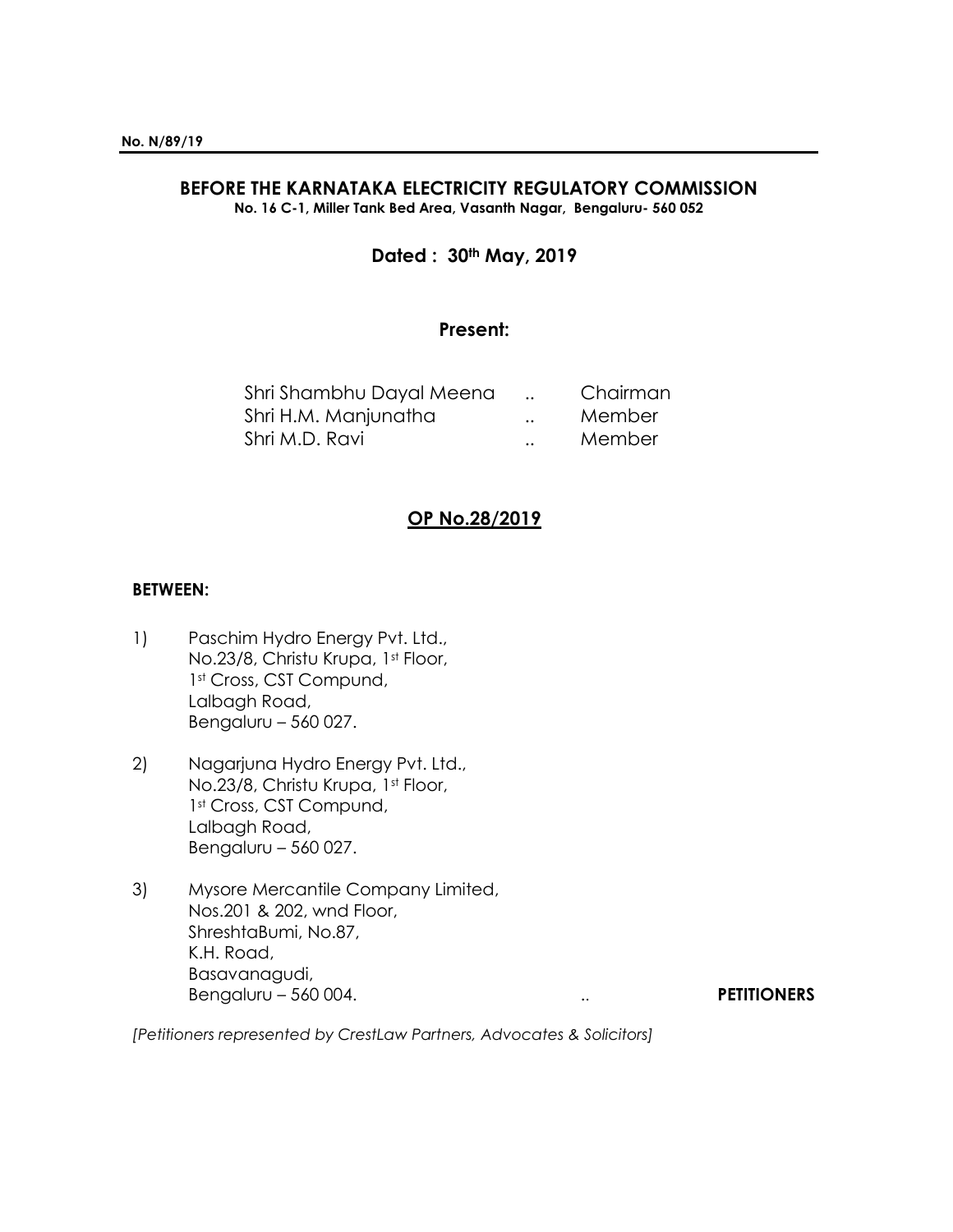#### **AND:**

- 1) Karnataka Power Transmission Corporation Limited, Cauvery Bhavan, K.G. Road, Bengaluru – 560 009.
- 2) Maruthi Gen Power Pvt. Ltd., No.22/4, Race Course Road, Bengaluru – 560 001. **RESPONDENTS**

*[Respondent-1 represented by Just Law, Advocates, Respondent-2 represented by Shetty & Hegde Associates, Advocates]*

#### **ORDERS**

- - - - - -

- 1) Pursuant to the Order dated 08.05.2019 of the Hon'ble High Court of Karnataka, in W.P.Nos.21126-21128/2019 (GM-KEB), this Petition is taken up for final adjudication. The parties appeared in the proceedings before this Commission and filed their respective pleadings and made their submissions in respect of their respective contentions.
- 2) As per the amended Petition, the following reliefs have been sought for by the Petitioners:
	- *"a. Quash the letter dated 27.04.2019, issued by the 1st Respondent to the 2nd Respondent, produced herewith as ANNEXURE-T;*
	- *aa. Direct Respondent No.1 not to approve evacuation of power from the 2nd Respondent until completion of replacing of existing 66 kV DC line with coyote conductor by Drake conductors after duly installing intermediate towers wherever necessary from IPCL generating station to Sakaleshpur Sub-station including the LILO points to the existing generation plants along with replacement of existing bus bar at Sakleshpura Sub-*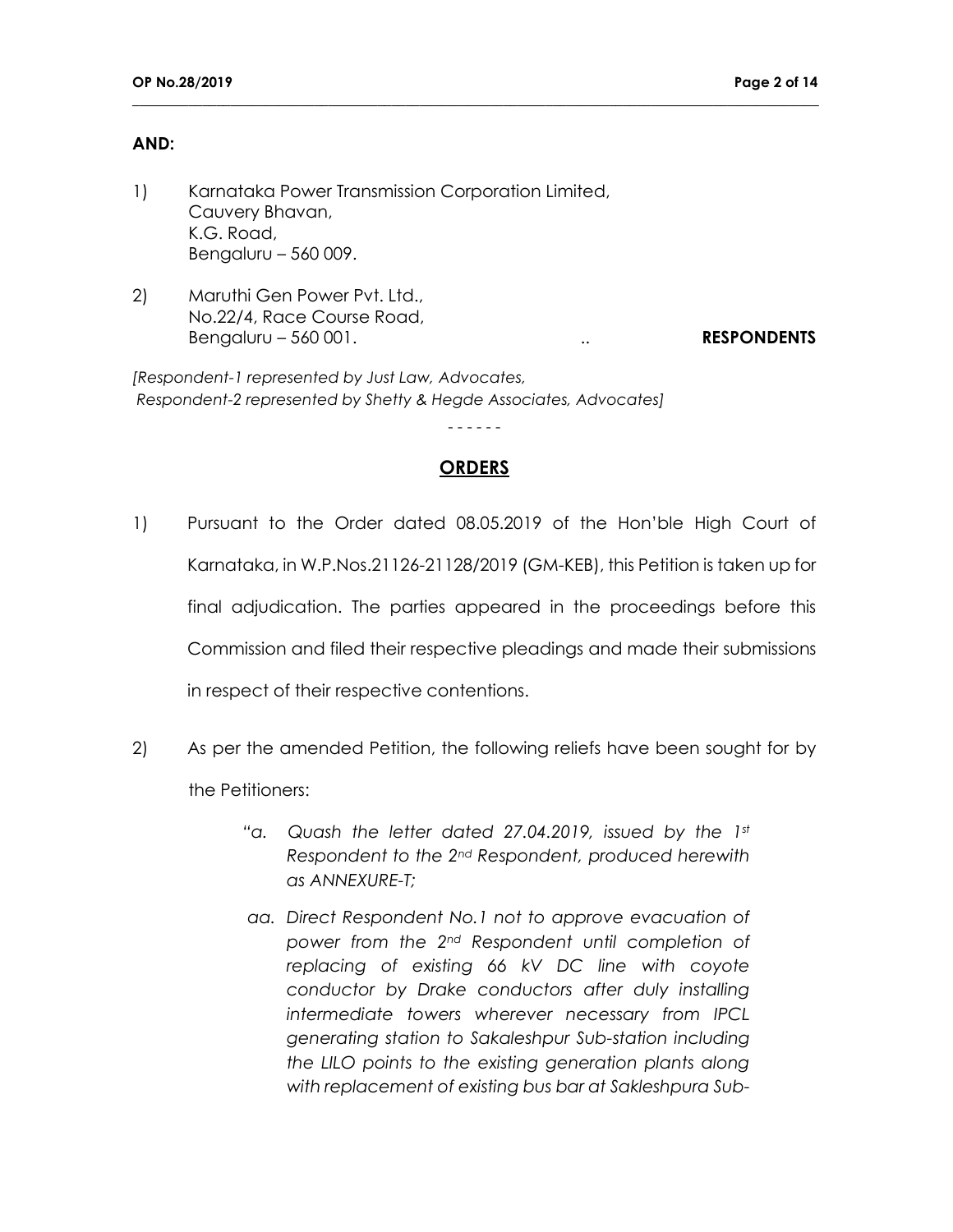*station, replacement of appropriate capacity Line CT's and other allied works as detailed in letter dated 22.06.2017 produced as ANNEXURE-H;*

- *bb. Restrain Respondent No.2 from injecting / evacuating any power under existing IPCL – Sakleshpur 66 kV DC line, until completion of replacing of existing 66 kV DC line with Coyote Conductor by Drake Conductor after duly installing intermediate towers wherever necessary from IPCL generation station to Sakleshpur Sub-station including LILO points to the existing generation plants with replacement of existing bus bar at Sakleshpura Substation, replacement of appropriate capacity LINE CT's and other allied works as detailed in letter dated 22.06.2017 produced as ANNEXURE – H;*
- *cc. Direct the Respondents to de-link Respondent No.2's LILO Line from the PHEPL LILO Line and restore the PHEPL Line to its original connection as on 26.04.2019; until completion of replacing of existing 66 kV DC line with Coyote Conductor by Drake Conductor after duly installing intermediate towers wherever necessary from IPCL generation station to Sakleshpur Sub-station including LILO points to the existing generation plants along with replacement of existing bus bar at Sakleshpura Sub-station, replacement of appropriate capacity LINE CT's and other allied works as detailed in letter dated 22.06.2017 produced as ANNEXURE – H;*
- *b. Direct Respondent No.1 to carry out the upstream strengthening work of the 66 kV DC line connecting to Sakaleshpur Sub-station as per the directions of Respondent No.1 vide letter dated 22.06.2017, produced as ANNEXURE-H.*
- *c. Direct Respondent No.2 to carry out the works required in terms of letter dated 22.06.2017 with the required due care, quality and ensure no damage is done to the existing towers and equipment and power generation of Petitioners are not affected.*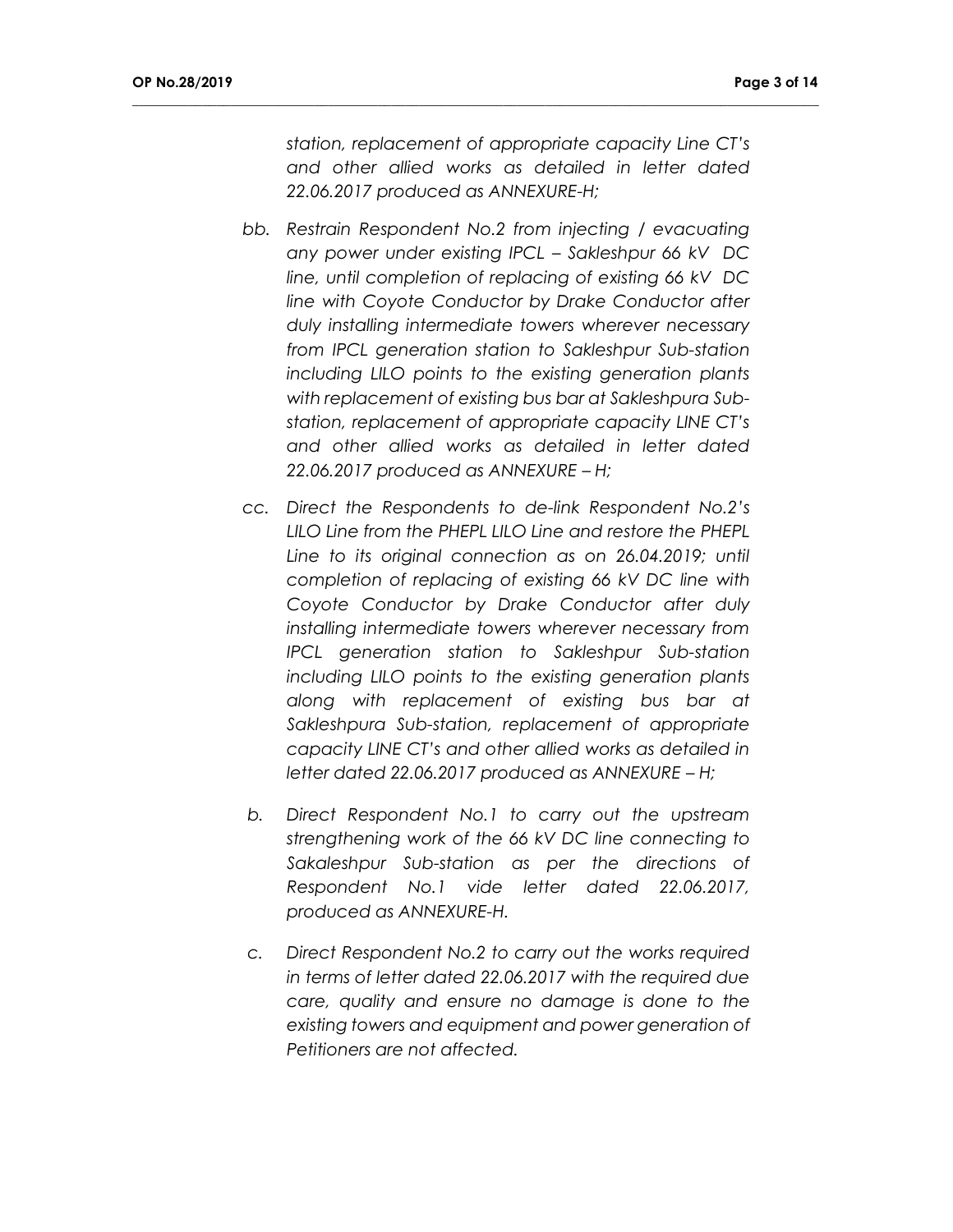*d. Grant any other relief/s that this Hon'ble Commission deems fit in the circumstances of the case, and in the interest of justice and equity."*

- 3) The amended Petition contains newly added Prayers a, aa, bb and cc, in place of Prayer – a, as it existed in the original Petition. The Prayers – b, c & d also existed in the original Petition.
- 4) In substance, the Petitioners are aggrieved by the Provisional Interconnection Approval dated 27.04.2019 (marked as ANNEXURE – T in the amended Petition), issued by the Chief Engineer (Ele) (Planning and Coordination) of the 1<sup>st</sup> Respondent-Karnataka Power Transmission Corporation Limited (KPTCL), for 24 MW Hongadahalla Mini Hydel Scheme in Saklaehspura Taluk, Hassan District of the 2<sup>nd</sup> Respondent-Maruti Gen Power Pvt. Ltd., with the 1st Respondent (KPTCL)'s Grid through the 66 kV Loop In Loop Out (LILO) line, connected to the Mini Hydel Project of the 1st Petitioner– Paschim Hydro Energy Pvt. Ltd., to the 66 kV Sakaleshpura Substation-Mini Hydel Project of one International Power Corporation Limited (IPCL), for a period of three months from the date of the said approval or till the commencement of the monsoon period, whichever is earlier, subject to installation of Special Protection Scheme (SPS) for the above 66 kV line at the 66 kV Sakaleshpura Substation. The said Provisional Interconnection Approval dated 27.04.2019 also stipulates the other terms and conditions, stated therein, subject to which this Provisional Interconnection Approval was given.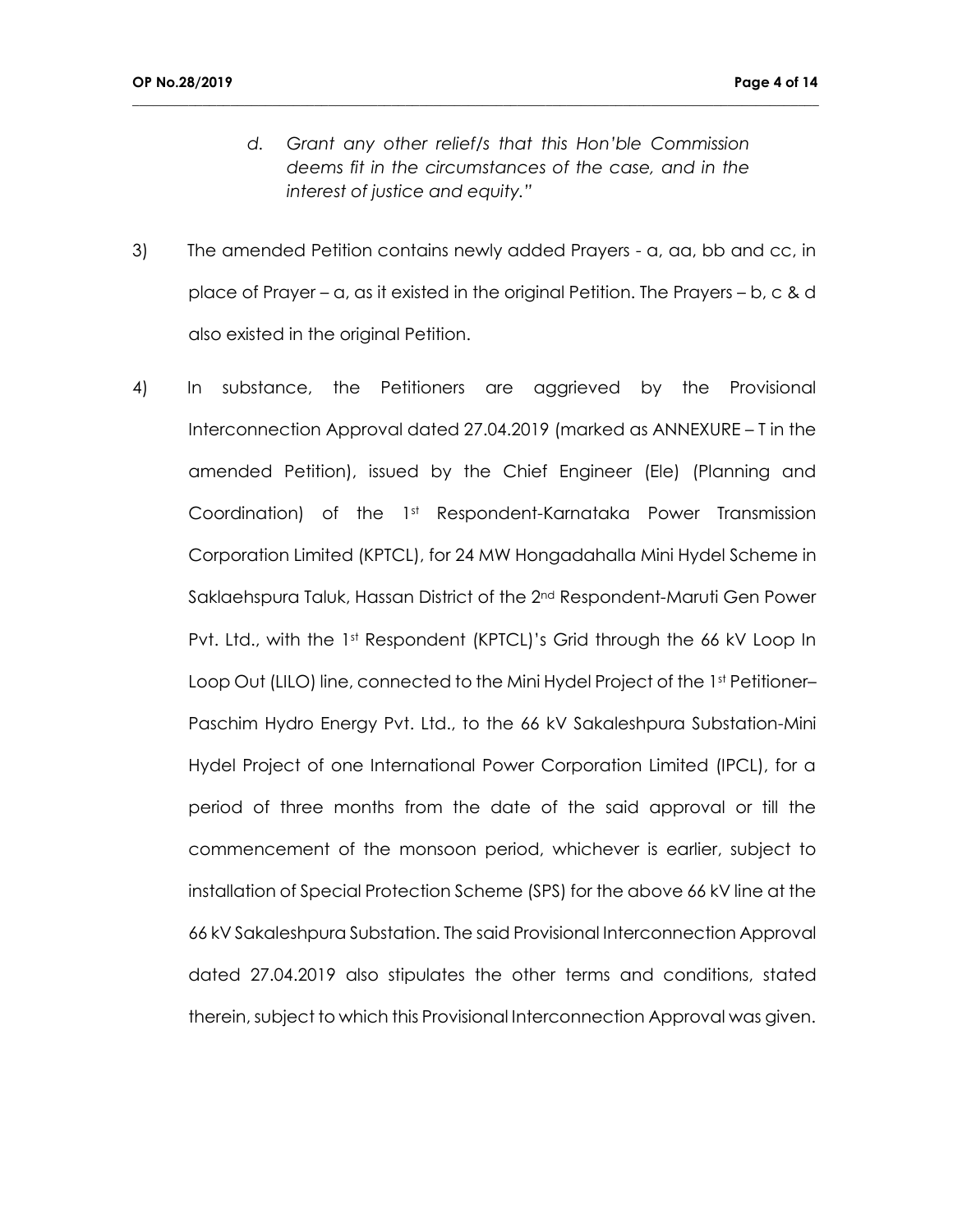5) For a better understanding of the dispute between the parties, we may note the following :

- (a) From the records, it appears that, the IPCL has established a 18 MW Mini Hydel Power Project around 2003 and constructed a Double Circuit 66 kV dedicated transmission line from Kemphole Mini Hydel Project near Maranahalli Village, Sakleshpura Taluk, up to the Sakaleshpura 66 kV Substation. Thereafter, the 1st Petitioner, around 2007, established a 9 MW Mini Hydel Power Project at Maranahally Heggade Village, Sakleshpura Taluk and interconnected its Project to one of the dedicated 66 kV transmission line (Circuit-2) of the IPCL, through the LILO line. Subsequently, around 2010, the 2nd Petitioner established a 15 MW Mini Hydel Power Project, situated in the same Village, about 10 kms away from the Plant of the 1st Petitioner and interconnected its Project to the LILO line of the 1st Petitioner. Around 2011, the 3rd Petitioner established a 3 MW Mini Hydel Power Project, situated in the same Village, about 5 kms away from the Plant of the 1st Petitioner and interconnected its Project to the LILO line through Circuit-2 of IPCL. The total installed capacity of the Mini Hydel Projects of the Petitioners, is 27 MW.
- (b) The IPCL is exclusively using another 66 kV Dedicated Transmission Line (Circuit-1).
- $(c)$  The 2<sup>nd</sup> Respondent, for the present, has established a 24 MW Mini Hydel Power Project and has obtained the present Provisional Interconnection Approval dated 27.04.2019 (ANNEXURE–T), for interconnecting its Project to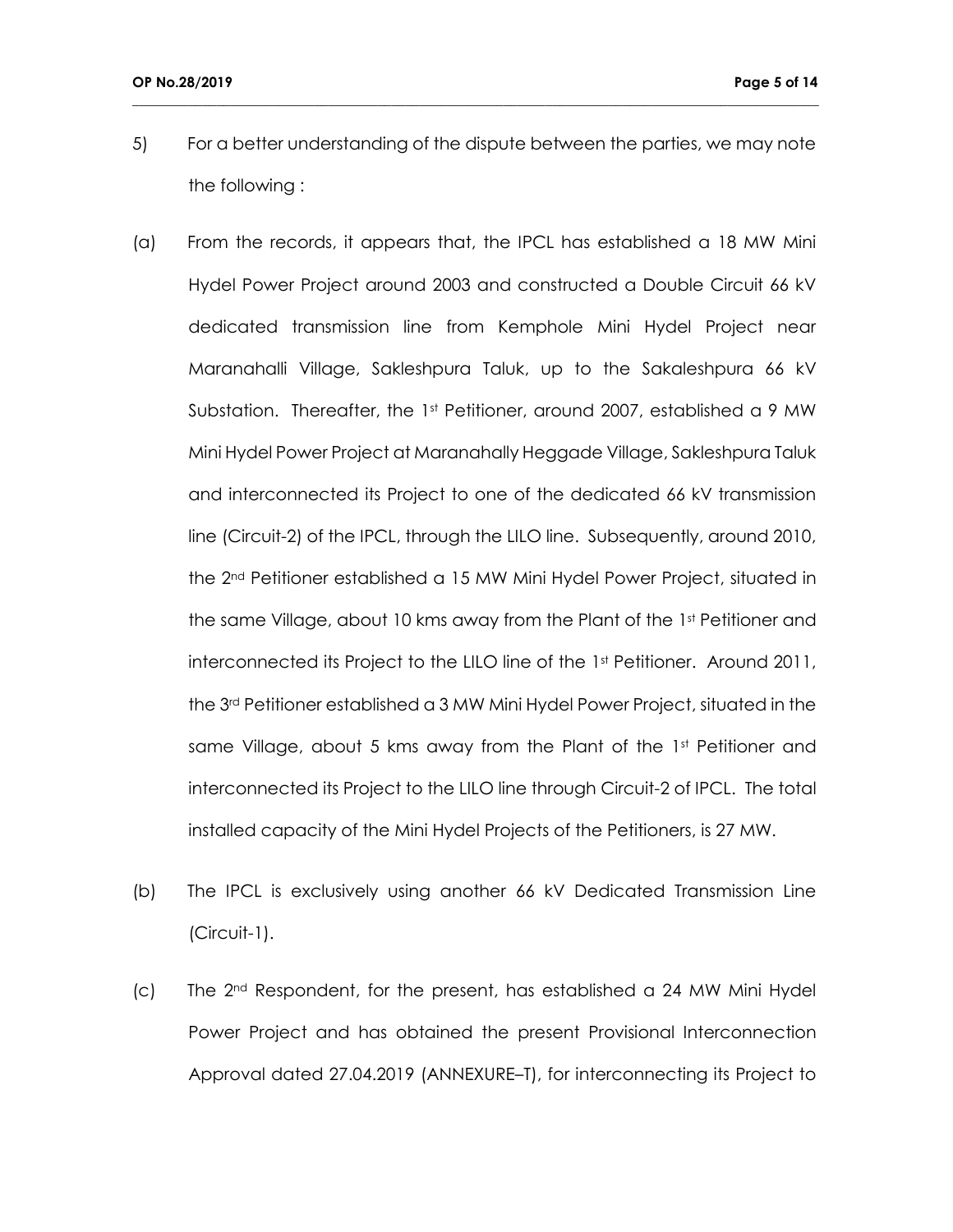the LILO line of the 1st Petitioner. All the Projects of the Petitioners and the 2<sup>nd</sup> Respondent are on Circuilt-2.

(d) The total installed capacity of the Mini Hydel Project Power Projects of the Petitioners would work out to 27 MW.

- (e) The maximum load that could be transmitted on Circuit-2 is 31 MW, which is not disputed by any of the parties, during the arguments.
- (f) The Chief Engineer (Ele) (Planning and Coordination) of the 1st Respondent (KPTCL) has issued a regular re-revised evacuation scheme dated 22.06.2017 (marked as ANNEXURE-H in the amended Petition), for the Mini Hydel Power Project of the 2<sup>nd</sup> Respondent - Maruti Gen Power Pvt. Ltd., for 24 MW. This re-revised evacuation Scheme allows the 2nd Respondent to evacuate the 24 MW power from its Project through the LILO line to the  $1<sup>st</sup>$  Petitioner, connected to Circuit-2. This evacuation approval imposes the following works to be completed by the 2nd Respondent, on self-execution basis:
	- *"a. Replacing of existing 66 kV DC line with coyote conductor by Drake conductor duly installing intermediate towers wherever necessary from IPCL generating station to Sakaleshpur Sub-station including the LILO points to the existing generating Plants along with replacement of appropriate capacity Line CT's & other allied works as per KPTCL standards under selfexecution.*
	- *b. Constructing 66 kV DC line with Drake conductor from your project site to LILO point of IPCL-Sakaleshpur 66 kV DC line with ABT featured SCADA operational arrangements in your station.*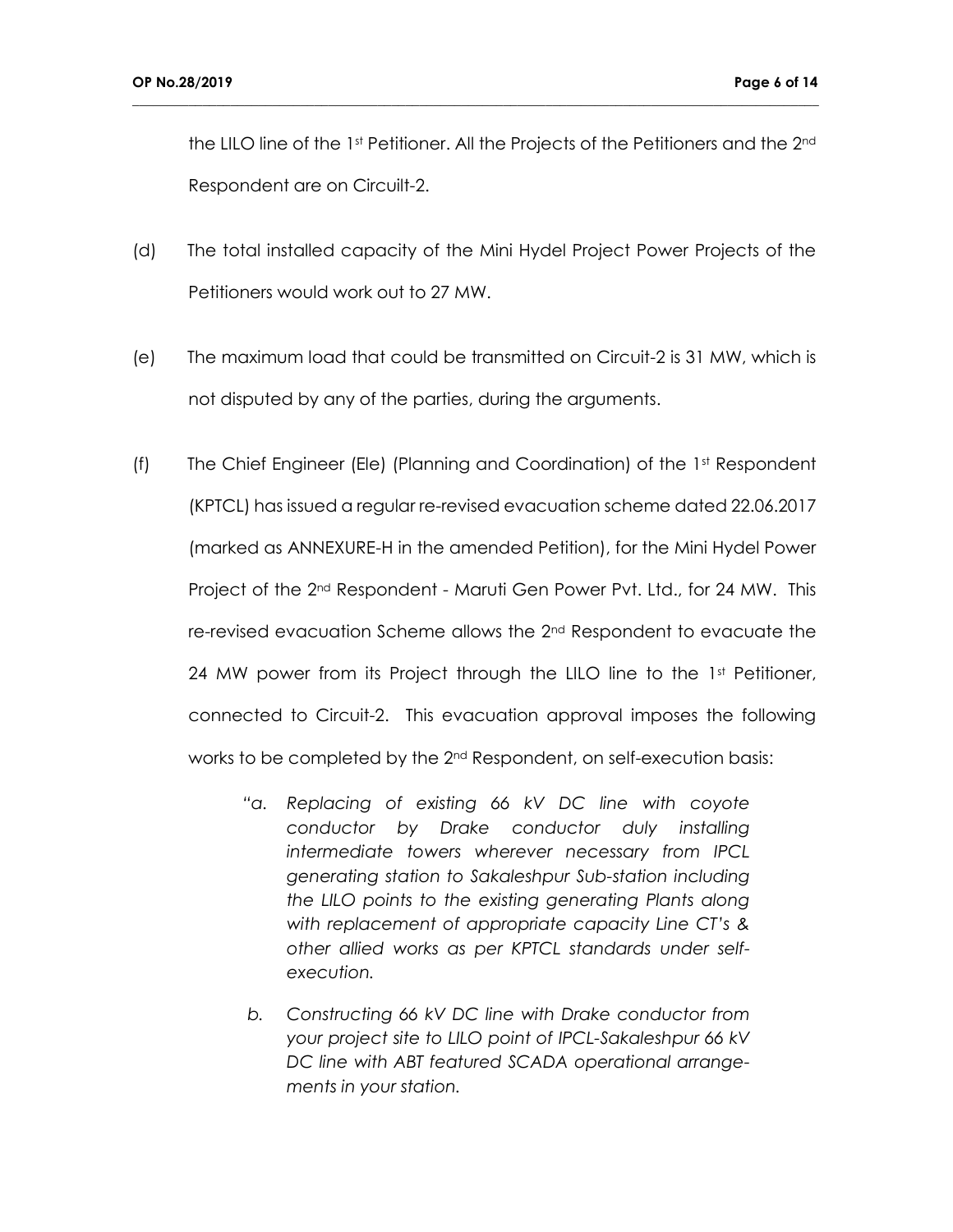*c. You have to execute Bus strengthening work by Rigid Bus with associated equipments and other necessitated works i.e. modification, alteration and extension works in 66 kV Sakaleshpur Sub-station as instructed by CEE (TZ), Hassan at your cost under self-execution.*

**\_\_\_\_\_\_\_\_\_\_\_\_\_\_\_\_\_\_\_\_\_\_\_\_\_\_\_\_\_\_\_\_\_\_\_\_\_\_\_\_\_\_\_\_\_\_\_\_\_\_\_\_\_\_\_\_\_\_\_\_\_\_\_\_\_\_\_\_\_\_\_\_\_\_\_\_\_\_\_\_\_\_\_\_\_\_\_\_\_\_\_\_\_\_\_\_\_\_**

*d. Consequent to carrying out replacement of conductor between IPCL generating station to Sakaleshpur Substation along with bus strengthening works and other necessitated works i.e. modification, alteration and execution works in 66 kV Sakaleshpur Sub-station, the released materials of KPTCL shall be handed over to the concerned KPTCL wing."*

Further, it imposes the following conditions:

"*Further, it shall be noted that, the evacuation of power from your proposed 24 MW will not affect the generation of the existing IPPs connected to this line, as per your undertaking letter cited under ref (6).*

*The Evacuation of the proposed 24 MW power will commence only after the completion of the following strengthening works by KPTCL:*

- *a. XXX XXX XXX*
- *b. Stringing of 2nd circuit with coyote ACSR conductor on 66 kV SC line on DC tower between 66 kV Sakaleshpura and 66 kV ArehaIli Sub-station along with two number of 66 kV terminal bay each at Sakaleshpura Sub-station and Arehalli Sub-station by KPTCL.*
- *c. Construction of 66 kV DC line between 66 kV Arehalli to LILO the existing 66 kV SC line between Belur-Gendehally sub-station along with two number of 66 kV terminal bays at 66 kV Arehalli sub-station by KPTCL."*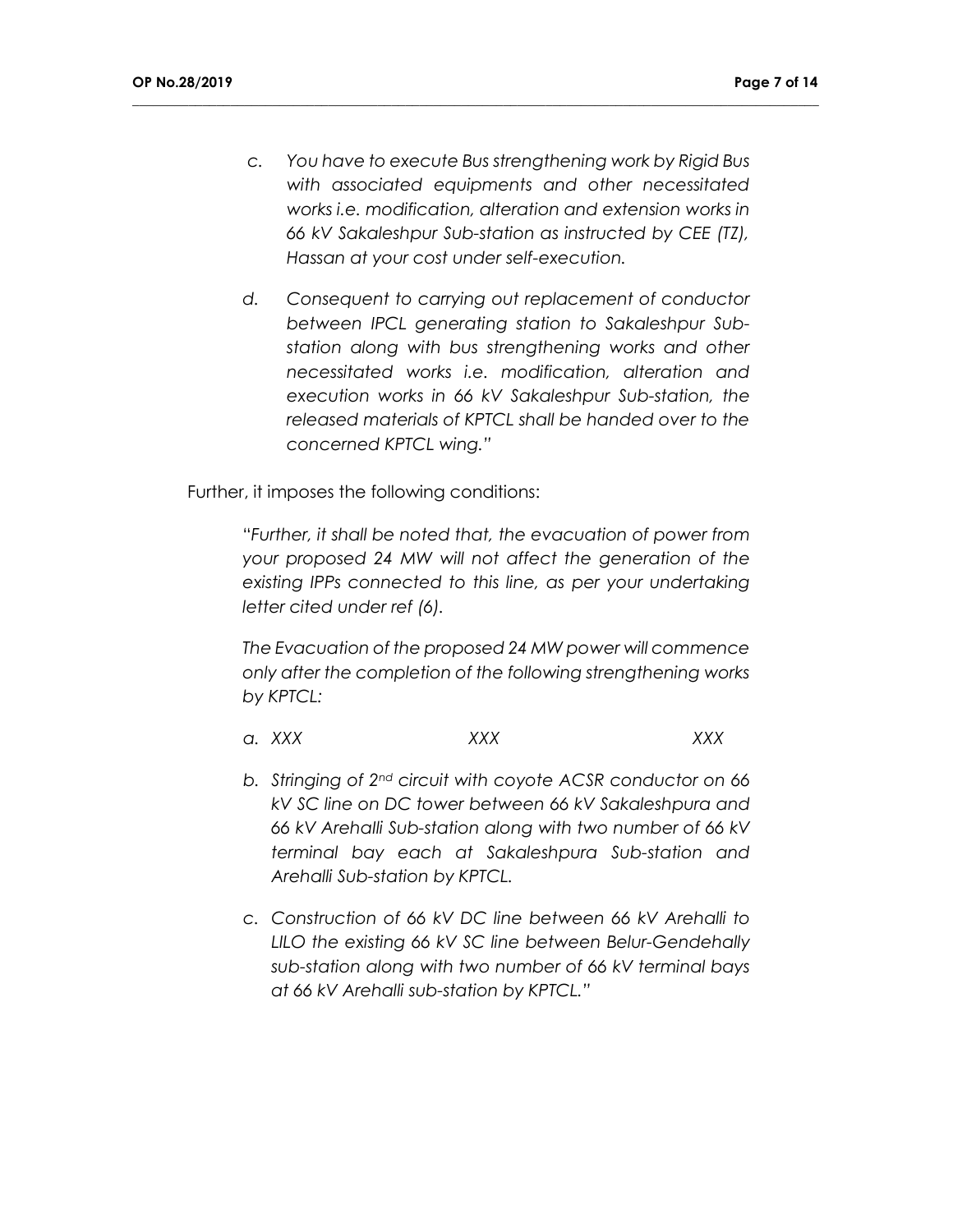6) The Petitioners have raised objections against the issuance of the Provisional Interconnection Approval dated 27.04.2019 (ANNEXURE-T), for evacuation of 24 MW from the Project of the  $2<sup>nd</sup>$  Respondent, on the ground that, with the already existing interconnected capacity of 27 MW, the Circuit-2 cannot transmit the proposed 24 MW load of the  $2<sup>nd</sup>$  Respondent. They have also contended that, during the rainy season, when the generation from their Mini Hydel Power Projects is at its peak, it would reach 31 MW. Therefore, they have contended that the Provisional Interconnection Approval dated 27.04.2019 could not have been granted to the 2<sup>nd</sup> Respondent.

**\_\_\_\_\_\_\_\_\_\_\_\_\_\_\_\_\_\_\_\_\_\_\_\_\_\_\_\_\_\_\_\_\_\_\_\_\_\_\_\_\_\_\_\_\_\_\_\_\_\_\_\_\_\_\_\_\_\_\_\_\_\_\_\_\_\_\_\_\_\_\_\_\_\_\_\_\_\_\_\_\_\_\_\_\_\_\_\_\_\_\_\_\_\_\_\_\_\_**

7) It appears, subsequent to issuance of the Provisional Interconnection Approval (ANNEXURE–T), the Petitioners raised objections before the authorities concerned for having issued the said Provisional Interconnection Approval, for 24 MW capacity, in favour of the 2<sup>nd</sup> Respondent. Thereafter, the Chief Engineer, Transmission Zone, KPTCL, Hassan, along with his subordinates convened a meeting of the Petitioners and the  $2<sup>nd</sup>$  Respondent on 04.05.2019 in the Conference Hall of the Chief Engineer (Ele), Transmission Zone, KPTCL, Hassan. The Minutes of the Meeting has been recorded (as per ANNEXURE–W to the amended Petition). The Minutes of the Meeting shows that, the Chief Engineer (Ele), Transmission Zone, KPTCL, Hassan, seems to have understood the Provisional Interconnection Approval dated 27.04.2019 (ANNEXURE-T) is limited to evacuation of power not more than 4 MW from the Mini Hydel Project of the 2nd Respondent. This could be seen from the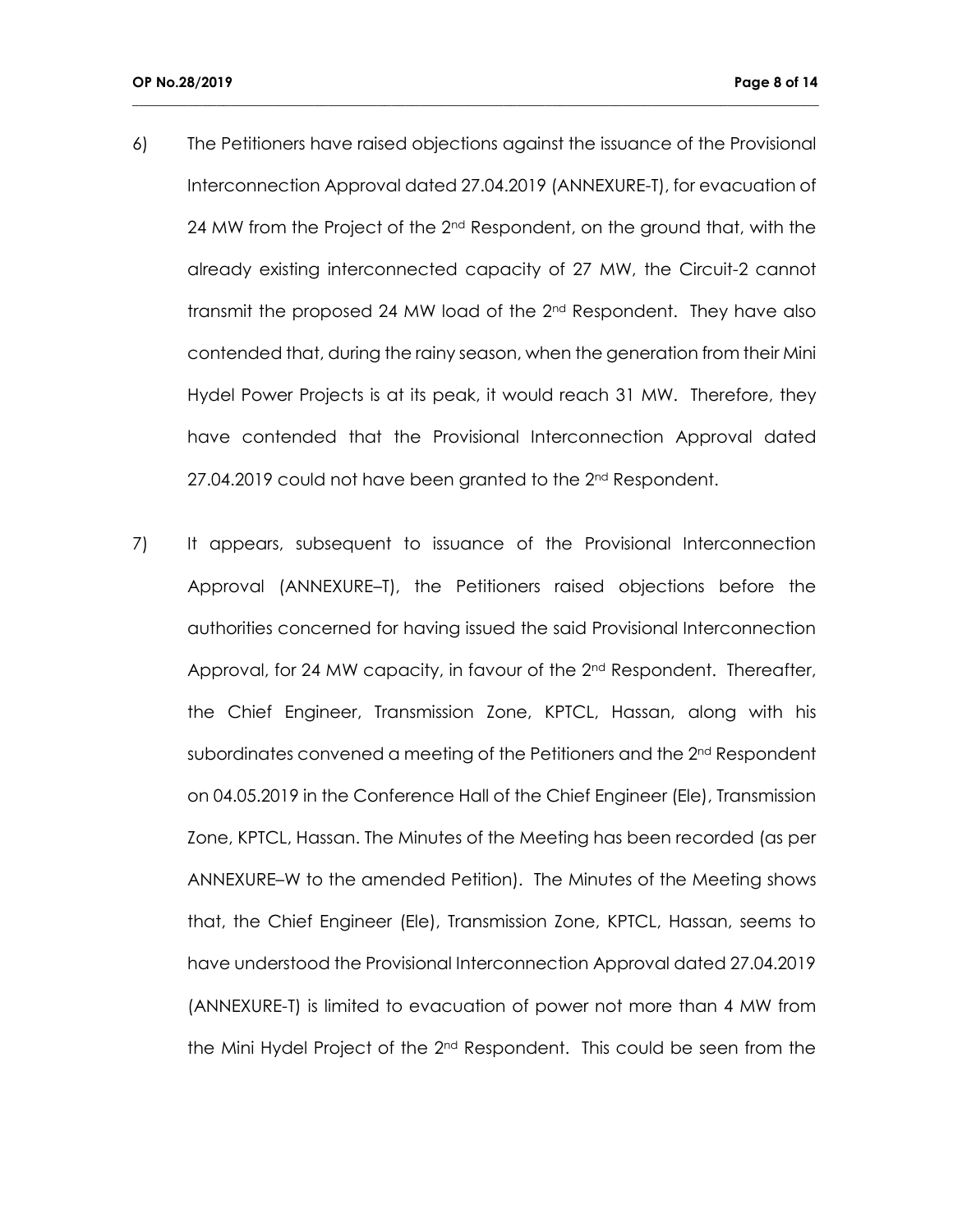Minutes of the Meeting dated 04.05.2019 (ANNEXURE-W), wherein it is recorded as follows:

**\_\_\_\_\_\_\_\_\_\_\_\_\_\_\_\_\_\_\_\_\_\_\_\_\_\_\_\_\_\_\_\_\_\_\_\_\_\_\_\_\_\_\_\_\_\_\_\_\_\_\_\_\_\_\_\_\_\_\_\_\_\_\_\_\_\_\_\_\_\_\_\_\_\_\_\_\_\_\_\_\_\_\_\_\_\_\_\_\_\_\_\_\_\_\_\_\_\_**

*".. The Chief Engineer (Electy.,), KPTCL, Hassan informed that the injection capacity of M/s. Maruti Power Gen evacuation not more than 4 MW by installing suitable special protection scheme (SPS) at premises of M/s. Maruti Power Gen instead of SPS at Sakaleshpura sub-station as the generation is to be limited at the injection point of M/s. Maruti Power Gen. The generation of other IPPs will not be affected at any point of time. …"*

- 8) In the objections filed by the 1st Respondent (KPTCL), as well as the 2<sup>nd</sup> Respondent, it is stated that the Provisional Interconnection Approval (ANNEXURE-T) is limited to injection of 4 MW of power from the Mini Hydel Project of the 2<sup>nd</sup> Respondent and that the 2<sup>nd</sup> Respondent has installed the SPS to limit the injection of power up to 4 MW at the injection point of its generating station.
- 9) We have heard the learned counsel for the parties. The learned counsel for the Petitioners submitted that, the issuance of the Provisional Interconnection Approval, either for 24 MW or for 4 MW, cannot be issued, until and unless the conditions specified in the re-revised evacuation approval dated 22.06.2017 (ANNEXURE-H) are complied with. Further, he submitted that, during the monsoon season, the generation from the Mini Hydel Projects of the Petitioners may reach 31 MW or exceed it, therefore, the Provisional Interconnection Approval, given for injection of 4 MW, could not have been given. In reply, the learned counsel for the Respondents 1 and 2 have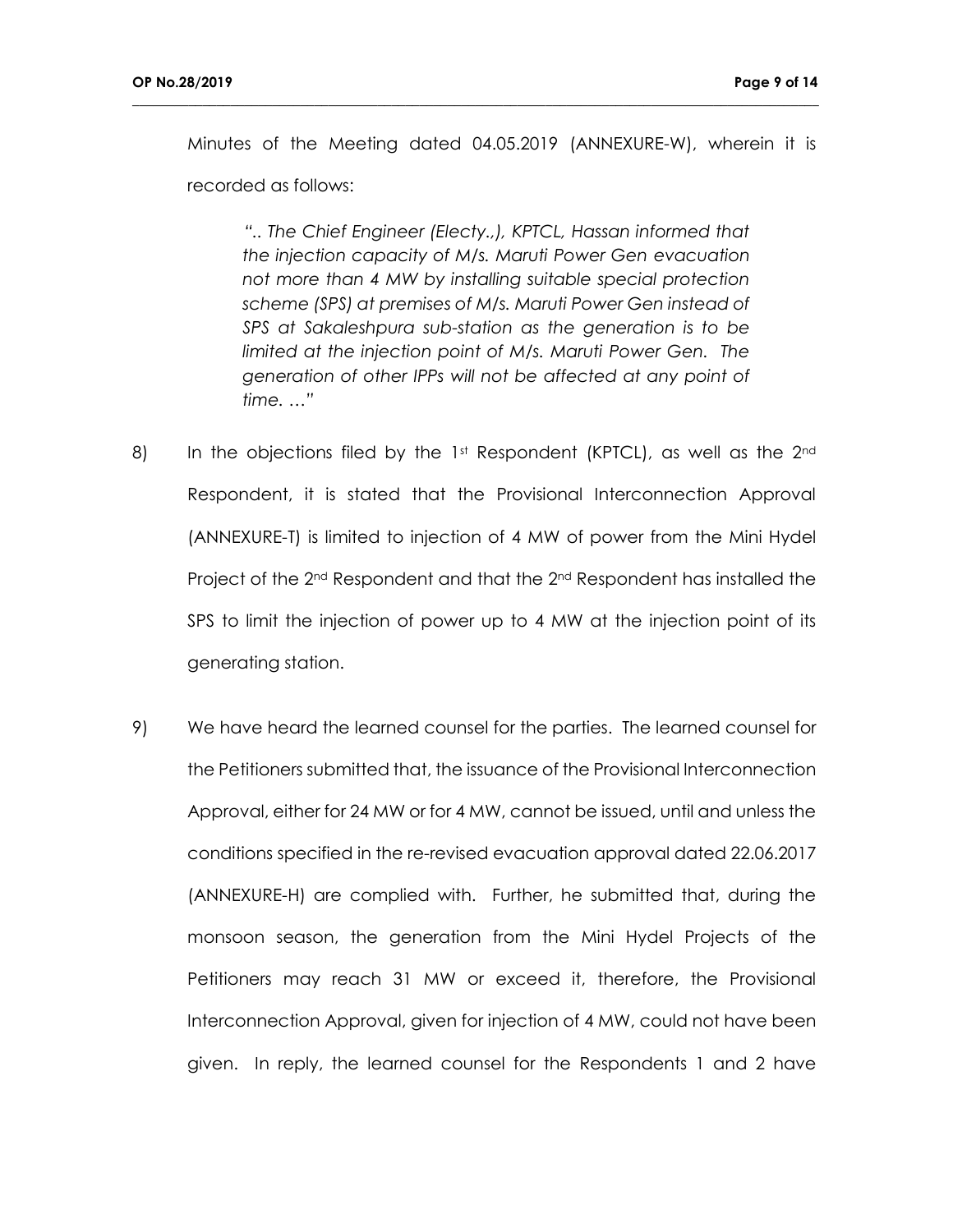submitted that, the Provisional Interconnection Approval is deemed to be limited to injection of 4 MW only and that the 2<sup>nd</sup> Respondent has already installed the SPS, limiting the injection of power up to 4 MW. Further, the 1st Respondent (KPTCL) has submitted that, the total installed capacity of the Mini Hydel Projects of the Petitioners is 27 MW and that the evacuation and interconnection approvals, given to the Petitioners, would restrict the injection of power to a maximum of 27 MW, therefore, they were not expected to exceed the total generation of 27 MW. This submission is not contradicted by the learned counsel for the Petitioners. The learned counsel for the 1st Respondent submitted that, the necessary safeguards have been put in place, to ensure Grid safety and the Plant of the 2<sup>nd</sup> Respondent has been commissioned and synchronized. We note that, this pleading is specifically mentioned in the Statement of Objections filed by the  $1<sup>st</sup>$ Respondent.

- 10) From the pleadings on record and the submissions made by the parties, the following Issues would arise for our consideration:
	- (1) Whether the Provisional Interconnection Approval for injection of 4 MW from the Generating Station of the 2nd Respondent could be allowed to be continued or not? If allowed, on what terms and conditions?
	- (2) What Order?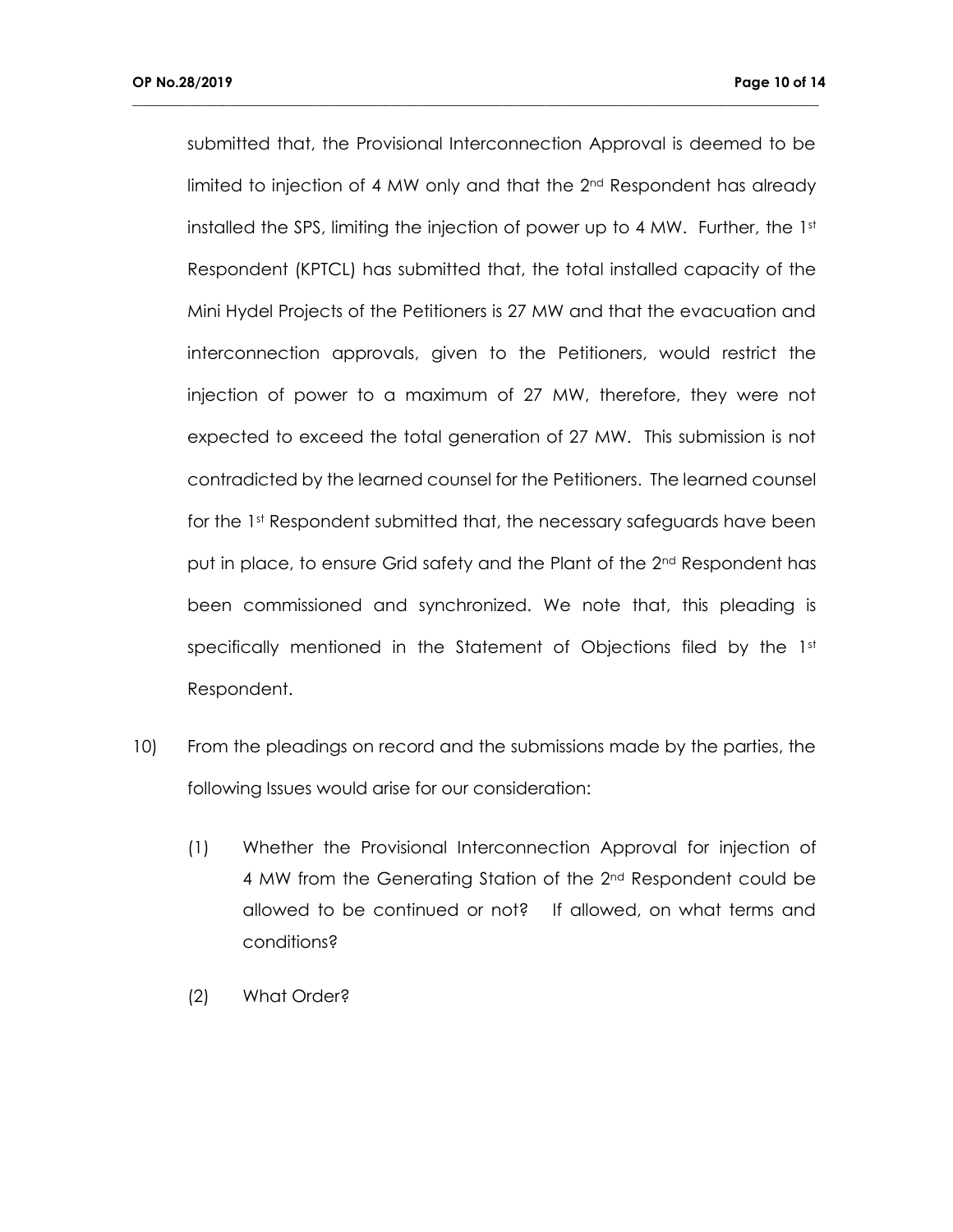11) After considering the rival contentions and the pleadings and documents filed by the parties, our findings on the above Issues are as follows:

- 12) **ISSUE No.(1) :** *Whether the Provisional Interconnection Approval for injection of 4 MW from the Generating Station of the 2nd Respondent could be allowed to be continued or not? If allowed, on what terms and conditions?*
- (a) The learned counsel for the  $1<sup>st</sup>$  Respondent has submitted that, from the Provisional Interconnection Approval dated 27.04.2019 (ANNEXYURE – T), it could be inferred that the said approval was given for injecting 4 MW power from the Mini Hydel Project of the 2nd Respondent, as the said approval is subject to the installation of the SPS to the safe thermal loading limits of the 66 kV IPCL-Sakaleshpura Sub-station Line (Circuit-2). A close reading of the Provisional Interconnection Approval (ANNEXURE- T) does not convey such a meaning, as tried to be made out by the learned counsel for the  $1<sup>st</sup>$ Respondent. This approval clearly relates to 24 MW, for the entire generation capacity of the Mini Hydel Project of the 2nd Respondent. This is clear, because the SPS was instructed to be installed at the 66 kV Sakaleshpur Substation, to maintain the safe thermal loading limit of 66 kV IPCL-Sakaleshpur Sub-station Line (Circuit-2). The installation of the SPS at 66 kV Sakaleshpur Sub-station would not restrict the injection of power to 4 MW from the Mini Hydel Project of the 2<sup>nd</sup> Respondent. We note that, only in the meeting held on 04.05.2019, referred to above, the Chief Engineer (Ele), Transmission Zone, KPTCL, Hassan, interprets that the Provisional Interconnection Approval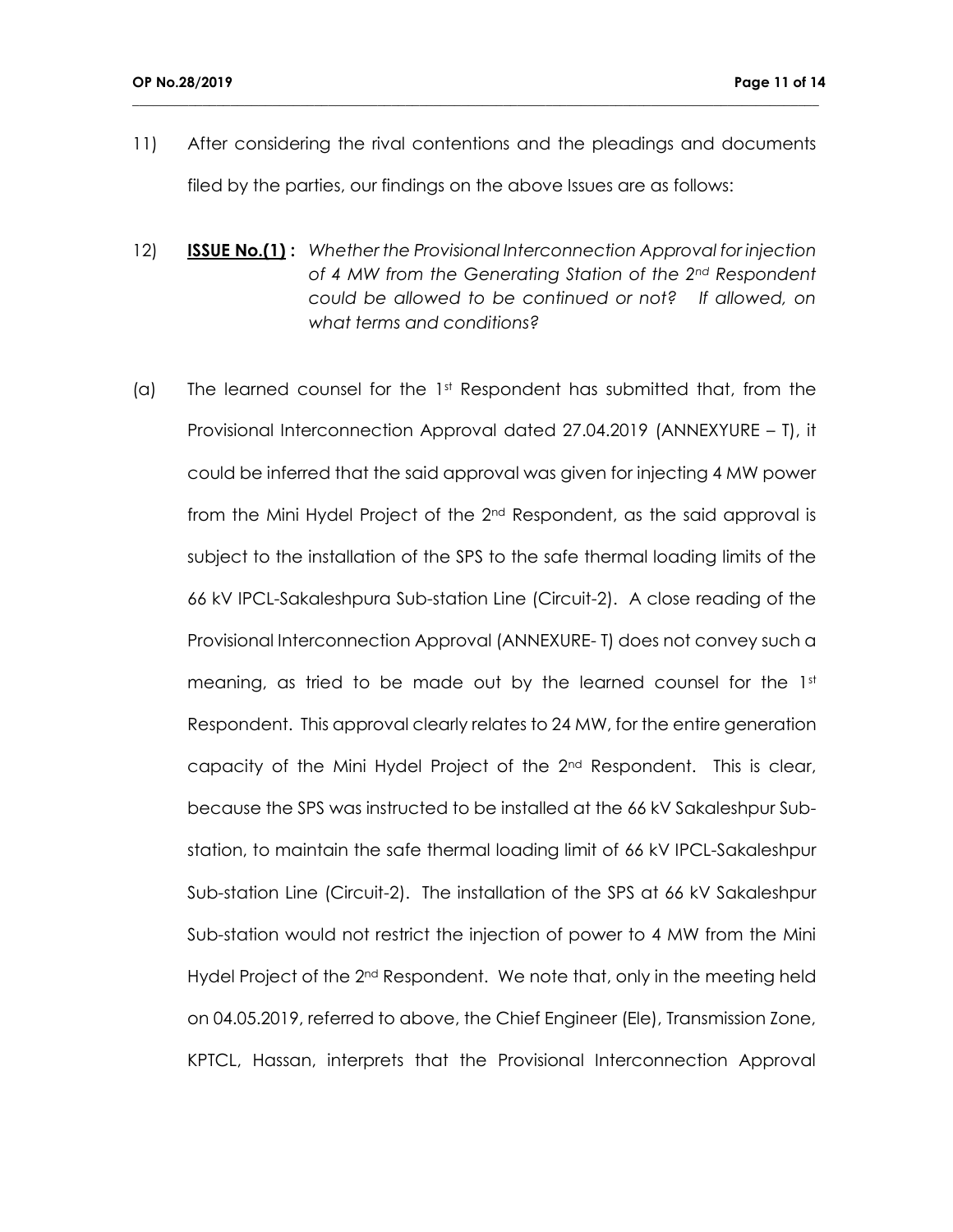would limit only to 4 MW by installing the SPS at the Project premises of the 2<sup>nd</sup> Respondent, instead of the SPS at the Sakaleshpur Sub-station. The contention of the learned counsel for the 1st Respondent could have been accepted, had the Provisional Interconnection Approval mentioned that the SPS was required to be installed at the Mini Hydel Project of the 2<sup>nd</sup> Respondent. The Minutes of the Meeting held by the officials concerned, while commissioning the Mini Hydel Project of the  $2<sup>nd</sup>$  Respondent, also mentions that the injection of power is limited to 4 MW, by installing a suitable SPS at the Project site of the 2<sup>nd</sup> Respondent. The above developments would clearly indicate that, the Provisional Interconnection Approval dated 27.04.2019 (ANNEXURE – T) could not have been issued for 24 MW, and at best, it could have been issued only for 4 MW, subject to installation of the SPS at the Project site of the 2<sup>nd</sup> Respondent.

**\_\_\_\_\_\_\_\_\_\_\_\_\_\_\_\_\_\_\_\_\_\_\_\_\_\_\_\_\_\_\_\_\_\_\_\_\_\_\_\_\_\_\_\_\_\_\_\_\_\_\_\_\_\_\_\_\_\_\_\_\_\_\_\_\_\_\_\_\_\_\_\_\_\_\_\_\_\_\_\_\_\_\_\_\_\_\_\_\_\_\_\_\_\_\_\_\_\_**

(b) As per the 1st Respondent (KPTCL), the evacuation approval granted to the Mini Hydel Projects of all the Petitioners amounts to 27 MW and both the Respondents 1 and 2 have certified that, the SPS has been installed at the Project site of the 2<sup>nd</sup> Respondent, for limiting the injection to 4 MW. Hence, the spare capacity of 4 MW is available in Circuit-2. We are, therefore, of the considered opinion that, instead of considering to hold that the Provisional Interconnection Approval dated 27.04.2019 (ANNEXURE–T) is illegal or impermissible, we may allow the injection of energy to the extent of 4 MW from the Mini Hydel Project of the 2<sup>nd</sup> Respondent through Circuit-2, with installation of the SPS at their Project site.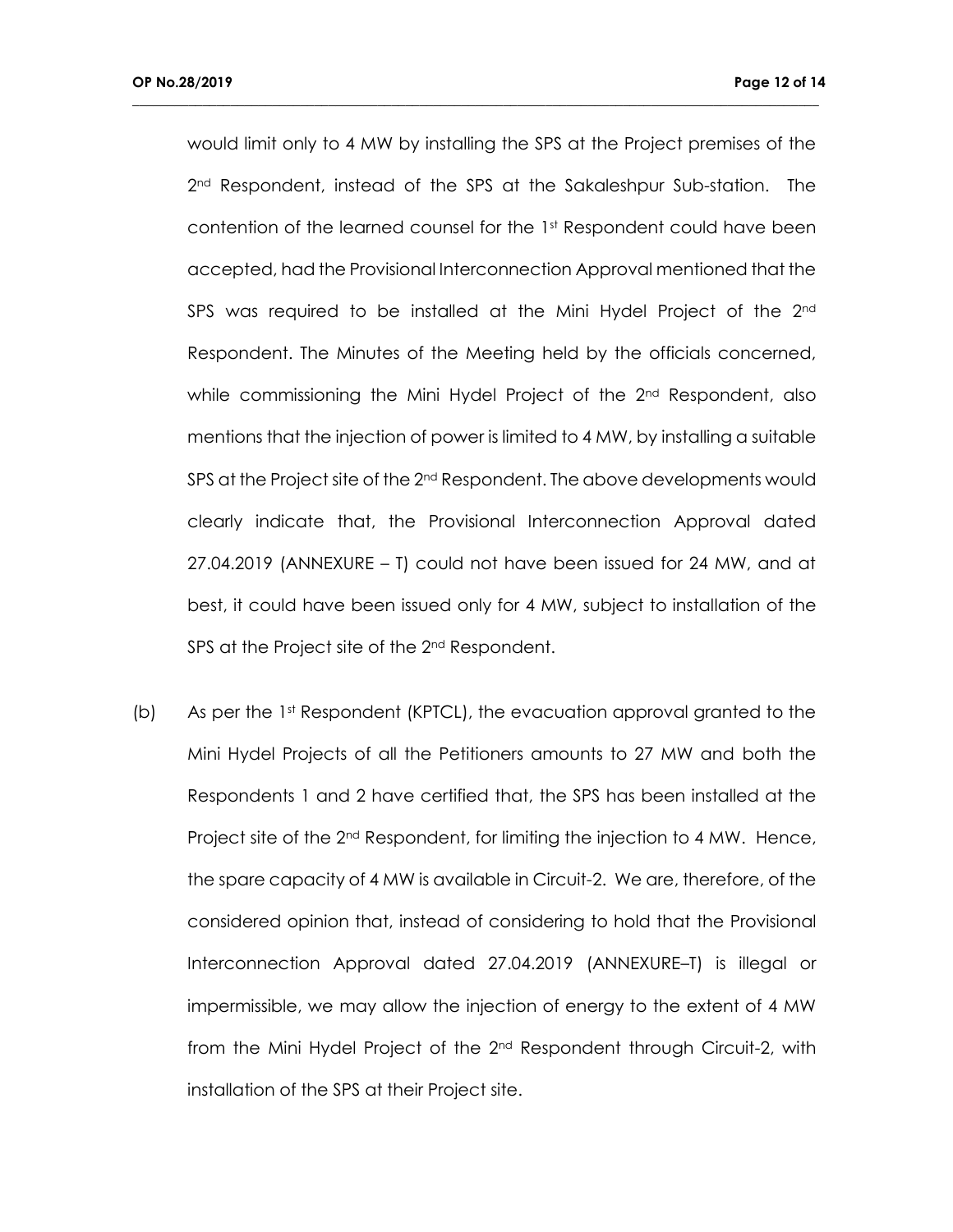(c) Admittedly, the Respondents have not complied with the terms and conditions imposed, as per the re-revised evacuation scheme dated 22.06.2017 (ANNEXURE – H).

**\_\_\_\_\_\_\_\_\_\_\_\_\_\_\_\_\_\_\_\_\_\_\_\_\_\_\_\_\_\_\_\_\_\_\_\_\_\_\_\_\_\_\_\_\_\_\_\_\_\_\_\_\_\_\_\_\_\_\_\_\_\_\_\_\_\_\_\_\_\_\_\_\_\_\_\_\_\_\_\_\_\_\_\_\_\_\_\_\_\_\_\_\_\_\_\_\_\_**

- (d) The Provisional Interconnection Approval dated 27.04.2019 (ANNEXURE–T) imposes the conditions that it shall survive only for three months from the date of issuance of the said approval or till the commencement of the monsoon period, whichever is earlier and it also imposes a condition that the 2nd Respondent should complete the conditions mentioned in the re-revised evacuation scheme (ANNEXURE-H) before the commencement of this year's monsoon season. These conditions appear to be not reasonable, when the injection of power from the Mini Hydel Project of the 2<sup>nd</sup> Respondent is limited to only 4 MW. Therefore, we are of the considered opinion that, the Chief Engineer (Ele) (Planning & Coordination) of the 1st Respondent (KPTCL) may think of imposing suitable conditions, afresh, in the Provisional Interconnection Approval dated 27.04.2019 (ANNEXURE-T), with a view to getting the works completed, as stated in the re-revised evacuation scheme (ANNEXURE–H), by the Respondents.
- (e) For the above reasons, we answer Issue No.(1), accordingly.

### 13) **ISSUE No.(2) :** *What Order?*

(a) The Petitioners have prayed for a direction against the Respondents to carry out the works stipulated in the re-revised evacuation scheme